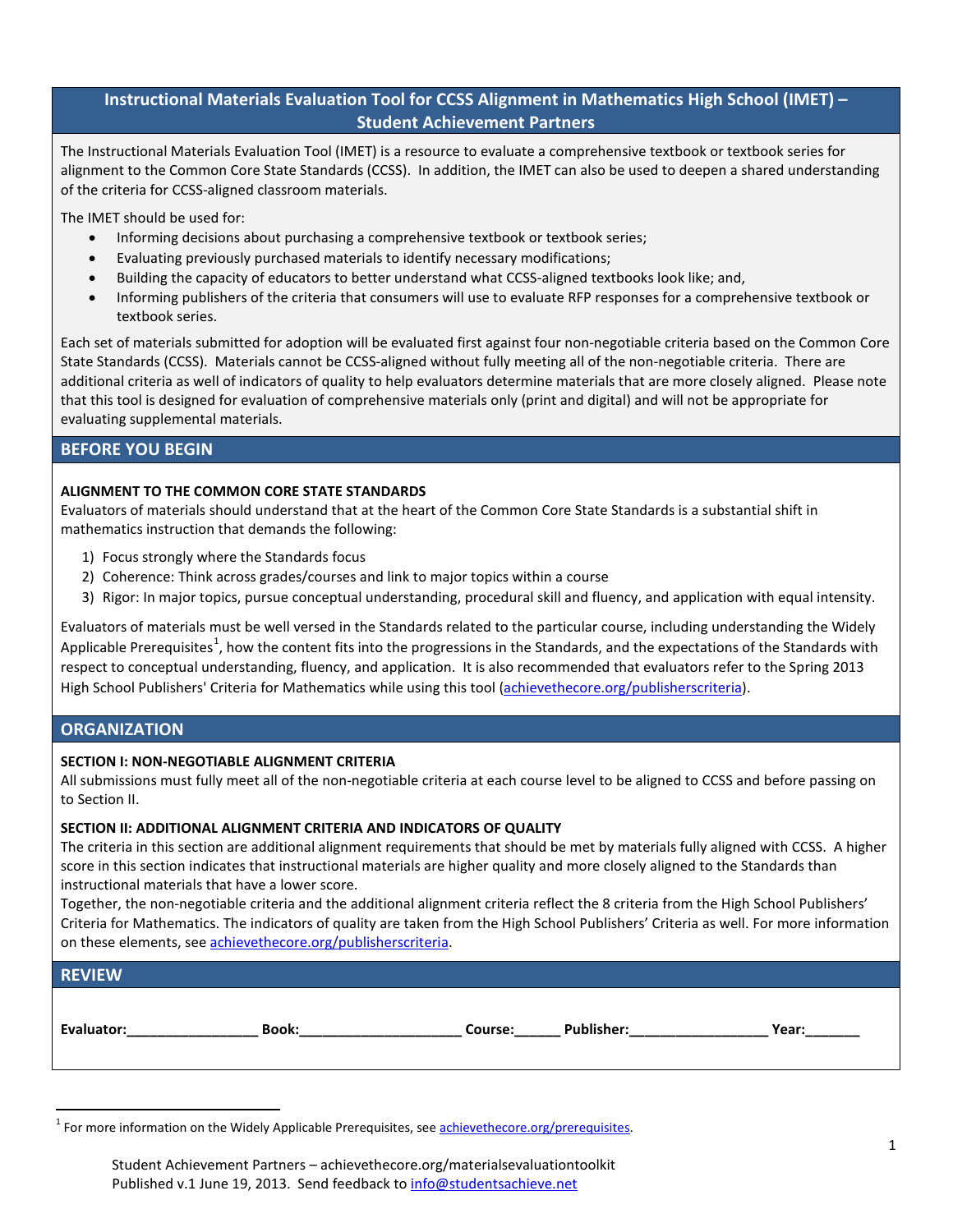<span id="page-1-4"></span><span id="page-1-3"></span><span id="page-1-2"></span><span id="page-1-1"></span><span id="page-1-0"></span>

| <b>SECTION I: NON-NEGOTIABLE ALIGNMENT CRITERIA</b>                                                                                                                    |                                                                                                                                                                                                                                                                                                                                                                                                                                                                                                                                                                                                                                                                                                                                                                                                                                                                                                                              |         |  |               |  |
|------------------------------------------------------------------------------------------------------------------------------------------------------------------------|------------------------------------------------------------------------------------------------------------------------------------------------------------------------------------------------------------------------------------------------------------------------------------------------------------------------------------------------------------------------------------------------------------------------------------------------------------------------------------------------------------------------------------------------------------------------------------------------------------------------------------------------------------------------------------------------------------------------------------------------------------------------------------------------------------------------------------------------------------------------------------------------------------------------------|---------|--|---------------|--|
| For each non-negotiable in Section I, reviewers should make a determination about whether the materials under review have fully met the criterion based on the metrics |                                                                                                                                                                                                                                                                                                                                                                                                                                                                                                                                                                                                                                                                                                                                                                                                                                                                                                                              |         |  |               |  |
|                                                                                                                                                                        | provided. For all determinations, reviewers should record a justification to ensure that judgments and decisions are evidence based. Once all the non-negotiables have been<br>met, then (and only then) should reviewers continue to evaluate materials based upon Section II.                                                                                                                                                                                                                                                                                                                                                                                                                                                                                                                                                                                                                                              |         |  |               |  |
| <b>SECTION I:</b>                                                                                                                                                      | <b>SAMPLE EVALUATION INFORMATION</b>                                                                                                                                                                                                                                                                                                                                                                                                                                                                                                                                                                                                                                                                                                                                                                                                                                                                                         |         |  |               |  |
| Non-Negotiable 1. FOCUS                                                                                                                                                |                                                                                                                                                                                                                                                                                                                                                                                                                                                                                                                                                                                                                                                                                                                                                                                                                                                                                                                              |         |  |               |  |
| IN HIGH SCHOOL:                                                                                                                                                        | Sample Worksheet 1 - Materials focus on Widely Applicable Prerequisites<br><b>True/False</b><br><b>Focus in High School</b><br>Evidence                                                                                                                                                                                                                                                                                                                                                                                                                                                                                                                                                                                                                                                                                                                                                                                      |         |  |               |  |
| In any single course,<br>students and teachers<br>using the materials as                                                                                               | 1A. In any single course, students spend at least 50% of their time on Widely<br>Applicable Prerequisites. <sup>4</sup>                                                                                                                                                                                                                                                                                                                                                                                                                                                                                                                                                                                                                                                                                                                                                                                                      | T.<br>F |  |               |  |
| designed spend the<br>majority of their time                                                                                                                           | 1B. Student work in Geometry significantly involves applications/modeling as<br>well as geometry applications that use algebra skills. <sup>5</sup>                                                                                                                                                                                                                                                                                                                                                                                                                                                                                                                                                                                                                                                                                                                                                                          | T.<br>F |  |               |  |
| developing knowledge<br>and skills that are widely<br>applicable as<br>prerequisites for<br>postsecondary<br>education. <sup>2, 3</sup>                                | 1C. There are problems at a level of sophistication appropriate to high school<br>(beyond mere review of middle school topics) that involve the application of<br>knowledge and skills from grades 6-8 including <sup>6</sup> :<br>Applying ratios and proportional relationships.<br>$\bullet$<br>Applying percentages and unit conversions, e.g., in the context of<br>$\bullet$<br>complicated measurement problems involving quantities with derived or<br>compound units (such as mg/mL, kg/m <sup>3</sup> , acre-feet, etc.).<br>Applying basic function concepts, e.g., by interpreting the features of a<br>graph in the context of an applied problem.<br>• Applying concepts and skills of geometric measurement e.g., when<br>analyzing a diagram or schematic.<br>Applying concepts and skills of basic statistics and probability (see 6-8.SP).<br>$\bullet$<br>Performing rational number arithmetic fluently. | F<br>T. |  |               |  |
|                                                                                                                                                                        | To be aligned to the CCSSM, materials should devote the majority of class time developing knowledge and skills that are<br>widely applicable as prerequisites for postsecondary education. All three of the T/F items above must be marked 'true' (T).                                                                                                                                                                                                                                                                                                                                                                                                                                                                                                                                                                                                                                                                       |         |  | Meet? $(Y/N)$ |  |
|                                                                                                                                                                        | Justification/Notes                                                                                                                                                                                                                                                                                                                                                                                                                                                                                                                                                                                                                                                                                                                                                                                                                                                                                                          |         |  |               |  |

 $^2$  Refer also to criterion #1 in the High School Publishers' Criteria for the Common Core State Standards for Mathematics (Spring 2013).<br><sup>3</sup> If materials show time in both block and standard 'days,' choose either but re

<sup>&</sup>lt;sup>4</sup> For more information on the Widely Applicable Prerequisites, see Table 1 on Page 8 of the High School Publishers' Criteria for the Common Core State Standards for Mathematics (Spring 2013).<br><sup>5</sup> Since the Geometry cate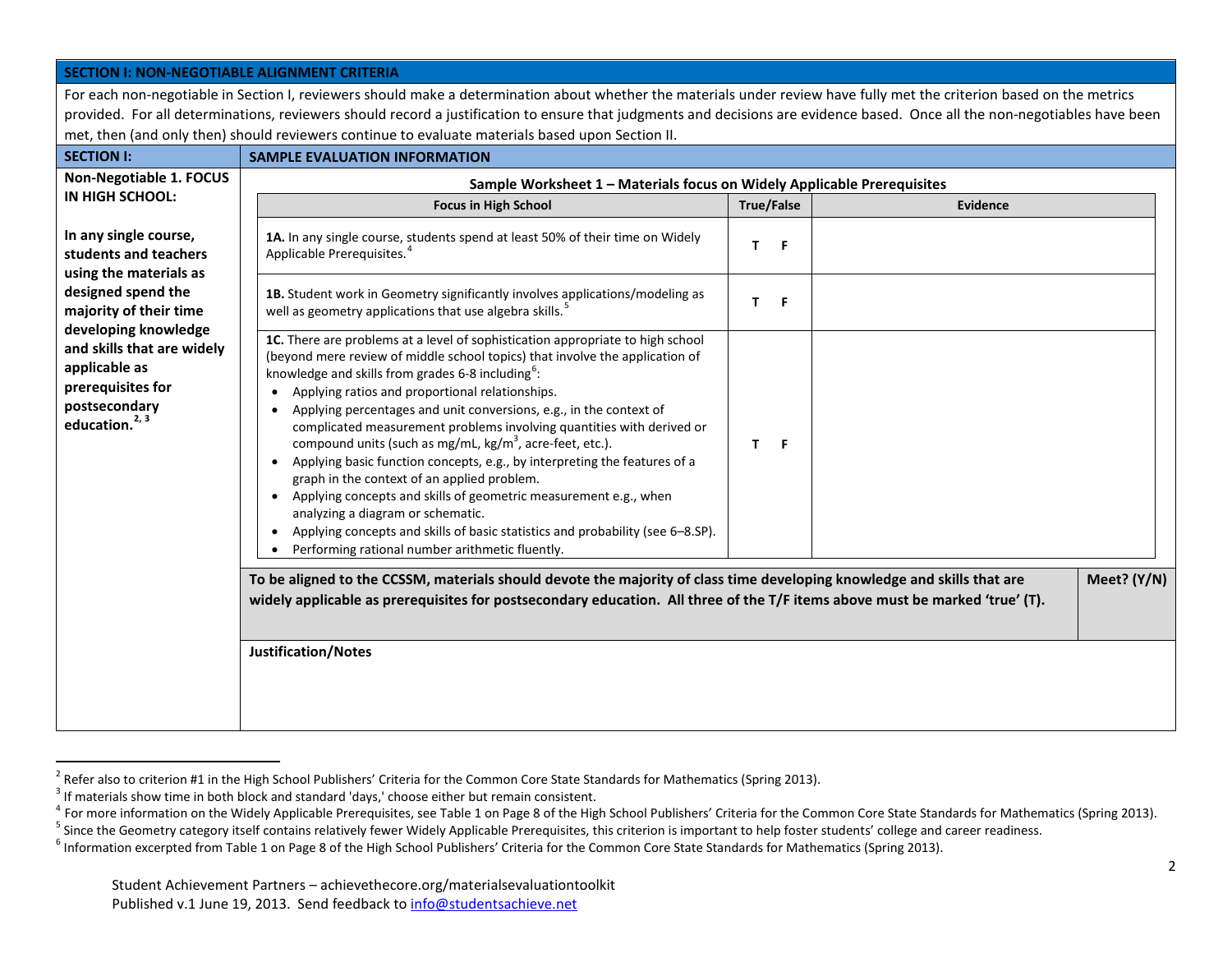<span id="page-2-0"></span>

| <b>SECTION I (continued):</b>                                                                                                    | <b>SAMPLE EVALUATION INFORMATION</b>                                                                                                                                                                                                                                        |     |                 |             |
|----------------------------------------------------------------------------------------------------------------------------------|-----------------------------------------------------------------------------------------------------------------------------------------------------------------------------------------------------------------------------------------------------------------------------|-----|-----------------|-------------|
| Non-Negotiable 2.                                                                                                                |                                                                                                                                                                                                                                                                             |     |                 |             |
| <b>CONSISTENT, COHERENT</b>                                                                                                      | Sample Worksheet 2 - Consistent, coherent content within each course                                                                                                                                                                                                        |     |                 |             |
| <b>CONTENT</b>                                                                                                                   |                                                                                                                                                                                                                                                                             |     | <b>Evidence</b> |             |
| Each course's<br>instructional materials<br>are coherent and<br>consistent with the<br>content in the<br>Standards. <sup>7</sup> | 2A. Giving all students extensive work with course-level problems: Review of<br>material from previous grades and courses is clearly identified as such to the<br>teacher, and teachers and students can see what their specific responsibility is<br>for the current year. | T F |                 |             |
|                                                                                                                                  | 2B. Relating course-level concepts explicitly to prior knowledge from earlier<br>grades and courses: The materials are designed so that prior knowledge<br>becomes reorganized and extended to accommodate the new knowledge.                                               | T F |                 |             |
|                                                                                                                                  |                                                                                                                                                                                                                                                                             |     |                 |             |
|                                                                                                                                  | To be aligned to the CCSSM, materials for each course must be coherent and consistent with the content in the Standards.                                                                                                                                                    |     |                 | Meet? (Y/N) |
|                                                                                                                                  | Both of the T/F items above must be marked 'true' (T).                                                                                                                                                                                                                      |     |                 |             |
|                                                                                                                                  |                                                                                                                                                                                                                                                                             |     |                 |             |
|                                                                                                                                  | Justification/Notes                                                                                                                                                                                                                                                         |     |                 |             |
|                                                                                                                                  |                                                                                                                                                                                                                                                                             |     |                 |             |
|                                                                                                                                  |                                                                                                                                                                                                                                                                             |     |                 |             |
|                                                                                                                                  |                                                                                                                                                                                                                                                                             |     |                 |             |
|                                                                                                                                  |                                                                                                                                                                                                                                                                             |     |                 |             |

 $^7$  Refer also to criterion #3 in the High School Publishers' Criteria for the Common Core State Standards for Mathematics (Spring 2013).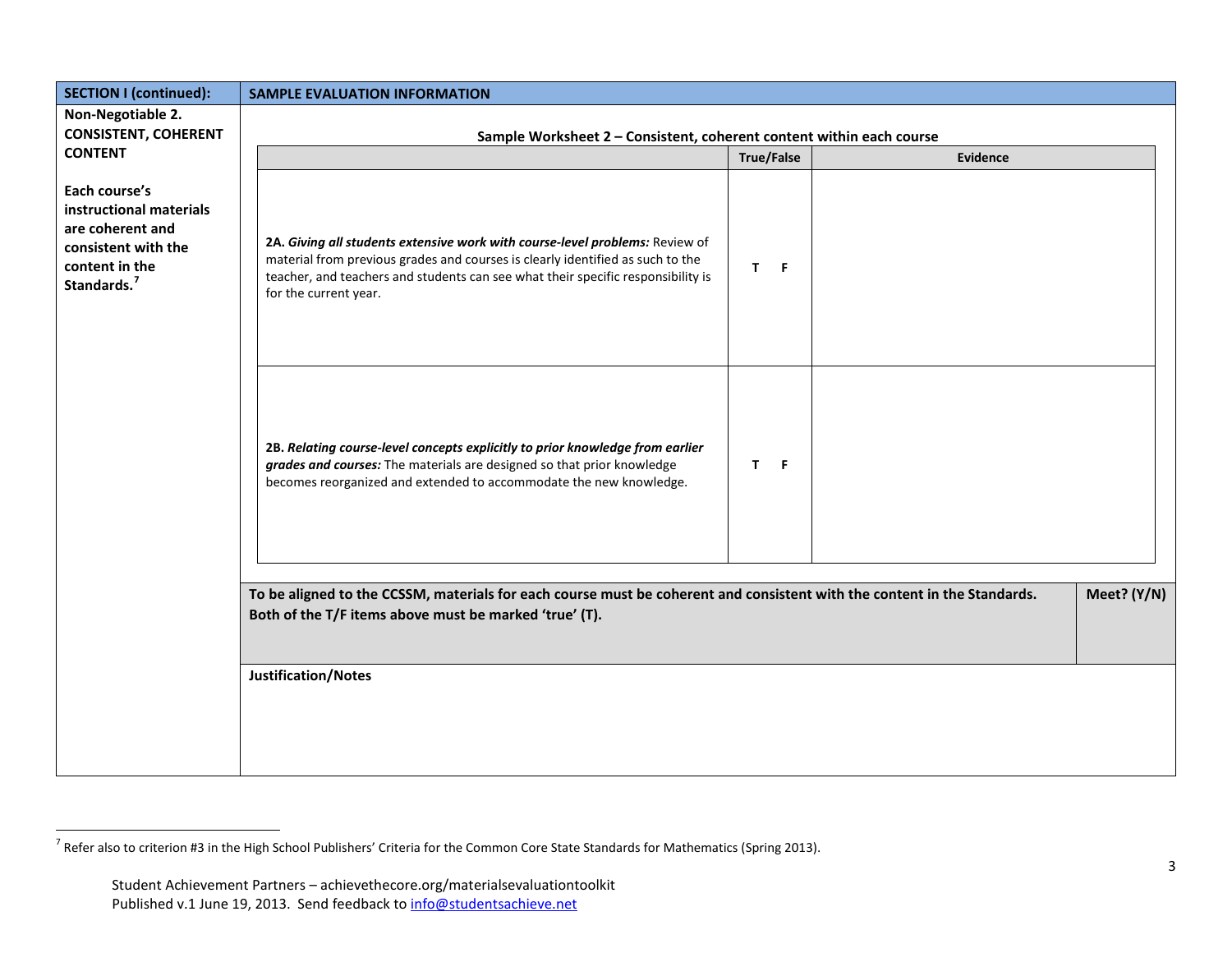<span id="page-3-0"></span>

| <b>SECTION I (continued):</b>                                                                                   | <b>SAMPLE EVALUATION INFORMATION</b>                                                                                                                                                                                |                               |  |  |  |
|-----------------------------------------------------------------------------------------------------------------|---------------------------------------------------------------------------------------------------------------------------------------------------------------------------------------------------------------------|-------------------------------|--|--|--|
| Non-Negotiable 3. RIGOR                                                                                         |                                                                                                                                                                                                                     |                               |  |  |  |
| <b>AND BALANCE:</b>                                                                                             | Sample Worksheet 3 - Rigor and balance within each course                                                                                                                                                           |                               |  |  |  |
| Each grade's                                                                                                    | <b>Balancing the Aspects of Rigor</b>                                                                                                                                                                               | <b>True/False</b><br>Evidence |  |  |  |
| instructional materials<br>reflect the balances in<br>the Standards and<br>help students meet<br>the Standards' | 3A. Attention to Conceptual Understanding: Materials develop conceptual<br>understanding of key mathematical concepts, especially where called for in<br>specific content standards or cluster headings.            | $\mathbf{T}$<br>- F           |  |  |  |
| rigorous expectations,<br>by helping students<br>develop conceptual<br>understanding,<br>procedural skill and   | 3B. Attention to Procedural Skill and Fluency: Materials give attention<br>throughout the year to individual standards that set an expectation of<br>procedural skill and fluency.                                  | T.<br>F.                      |  |  |  |
| fluency, and application. <sup>8</sup>                                                                          | 3C. Attention to Applications: Materials are designed so that teachers and<br>students spend sufficient time working with engaging applications/modeling.                                                           | T.<br>- F                     |  |  |  |
|                                                                                                                 | 3D. Balance: The three aspects of rigor are not always treated together, and<br>are not always treated separately                                                                                                   | T.<br>- F                     |  |  |  |
|                                                                                                                 | To be aligned to the CCSSM, materials for each course must attend to each element of rigor and must represent the balance<br>reflected in the Standards. All four of the T/F items above must be marked 'true' (T). | Meet? (Y/N)                   |  |  |  |
|                                                                                                                 | Justification/Notes                                                                                                                                                                                                 |                               |  |  |  |
|                                                                                                                 |                                                                                                                                                                                                                     |                               |  |  |  |

 $^8$  Refer also to criterion #2 in the High School Publishers' Criteria for the Common Core State Standards for Mathematics (Spring 2013).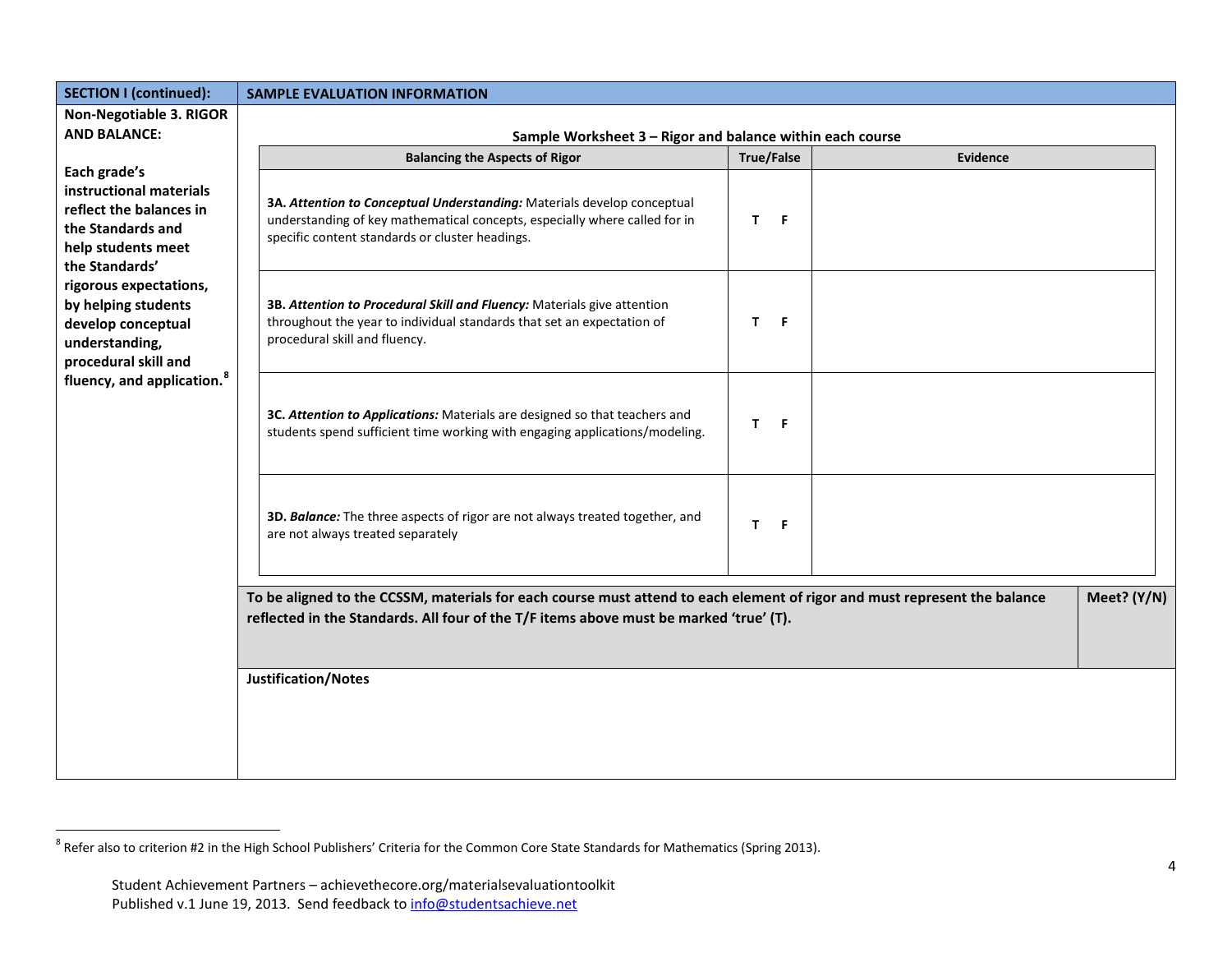<span id="page-4-0"></span>

| <b>SECTION I (continued):</b>                                                                                                         |                                                                                                                                | <b>SAMPLE EVALUATION INFORMATION</b>                                                                                                                                                                                                                                                                                         |                   |    |  |          |             |
|---------------------------------------------------------------------------------------------------------------------------------------|--------------------------------------------------------------------------------------------------------------------------------|------------------------------------------------------------------------------------------------------------------------------------------------------------------------------------------------------------------------------------------------------------------------------------------------------------------------------|-------------------|----|--|----------|-------------|
| Non-Negotiable 4.<br><b>PRACTICE-CONTENT</b><br><b>CONNECTIONS:</b>                                                                   | Sample Worksheet 4 - Connections between the Standards for Mathematical Practice<br>and the Standards for Mathematical Content |                                                                                                                                                                                                                                                                                                                              |                   |    |  |          |             |
| <b>Materials meaningfully</b>                                                                                                         |                                                                                                                                | <b>Practice-Content Connections</b>                                                                                                                                                                                                                                                                                          | <b>True/False</b> |    |  | Evidence |             |
| connect the Standards<br>for Mathematical<br><b>Content and the</b><br><b>Standards for</b><br>Mathematical<br>Practice. <sup>9</sup> |                                                                                                                                | 4A. The materials connect the Standards for Mathematical Practice and the<br>Standards for Mathematical Content.                                                                                                                                                                                                             | T.                | F  |  |          |             |
|                                                                                                                                       |                                                                                                                                | 4B. The developer provides a description or analysis, aimed at evaluators,<br>which shows how materials meaningfully connect the Standards for<br>Mathematical Practice to the Standards for Mathematical Content within each<br>applicable course.                                                                          | T.                | F. |  |          |             |
|                                                                                                                                       |                                                                                                                                | To be aligned to the CCSSM, materials must connect the practice standards and content standards and the developer must<br>provide a narrative that describes how the two sets of standards are meaningfully connected within the set of materials for<br>each course. Both of the T/F items above must be marked 'true' (T). |                   |    |  |          | Meet? (Y/N) |
|                                                                                                                                       |                                                                                                                                | Justification/Notes                                                                                                                                                                                                                                                                                                          |                   |    |  |          |             |
| evaluation of Section II.                                                                                                             |                                                                                                                                | Materials must meet all four non-negotiable criteria listed above to be aligned to the CCSS and to continue to the                                                                                                                                                                                                           |                   |    |  |          | # MET:      |

 $^9$  Refer also to criterion #5 in the High School Publishers' Criteria for the Common Core State Standards for Mathematics (Spring 2013).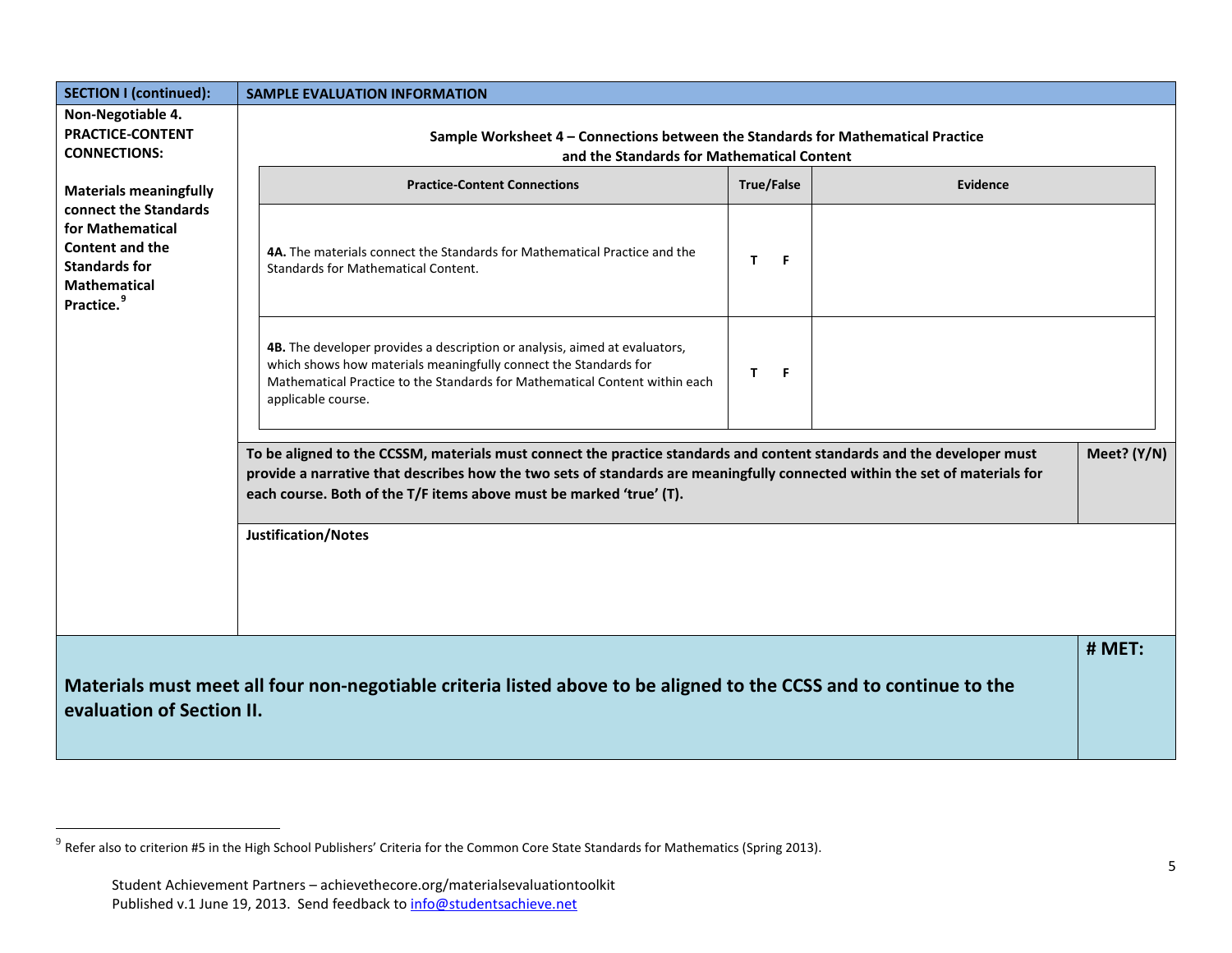#### <span id="page-5-2"></span><span id="page-5-1"></span><span id="page-5-0"></span>**SECTION II: ADDITIONAL ALIGNMENT CRITERIA AND INDICATORS OF QUALITY**

Materials must meet all four non-negotiable criteria listed above to be aligned to the CCSS and to continue the evaluation to Section II.

Section II includes additional criteria for alignment to the Standards as well as indicators of quality. Indicators of quality are scored differently from the other criteria: a higher score in this section indicates that instructional materials are higher quality and more closely aligned to the Standards than instructional materials that have a lower score. Instructional materials evaluated against the criteria in Section II will be rated on the following scale:

- 2 **–** (meets criteria): A score of 2 means that the materials meet the full intention of the criterion in all courses.
- 1 **–** (partially meets criteria): A score of 1 means that the materials meet the full intention of the criterion for some courses or meets the criterion in many aspects but not the full intent of the criterion.
- 0 **–** (does not meet criteria): A score of 0 means that the materials do not meet many aspects of the criterion.

For Section II parts A, B, and C, districts should determine the minimum number of points required for approval. Before evaluation, please review sections A – C, decide the minimum score according to the needs of your district, and write in the number for each section.

| II(A). ALIGNMENT CRITERIA FOR STANDARDS FOR MATHEMATICAL CONTENT                                                                                                                                                                         | <b>SCORE</b>              | <b>JUSTIFICATION/NOTES</b> |
|------------------------------------------------------------------------------------------------------------------------------------------------------------------------------------------------------------------------------------------|---------------------------|----------------------------|
| 1. Materials are consistent with the content in the Standards. <sup>10</sup> Materials base<br>courses on the content specified in the Standards.                                                                                        | $\mathcal{P}$<br>$\Omega$ |                            |
| 2. Materials foster coherence through connections in a single course, where<br>appropriate and where required by the Standards. <sup>11</sup>                                                                                            |                           |                            |
| 2A. Materials include learning objectives that are visibly shaped by CCSSM cluster and<br>domain headings.                                                                                                                               | $\Omega$                  |                            |
| 2B. Materials include problems and activities that serve to connect two or more clusters<br>in a domain, or two or more domains in a category, or two or more categories, in cases<br>where these connections are natural and important. | $\Omega$<br>-1            |                            |
| 2C. Materials preserve the focus, coherence, and rigor of the Standards even when<br>targeting specific objectives.                                                                                                                      | $\Omega$                  |                            |
| POINTS IN SECTION II(A) FOR APPROVAL <sup>12</sup><br><b>MUST HAVE</b>                                                                                                                                                                   |                           | Score:                     |
|                                                                                                                                                                                                                                          |                           |                            |

<sup>&</sup>lt;sup>10</sup> Refer also to criterion #3 in the HS Publishers' Criteria for the Common Core State Standards for Mathematics (Spring 2013).<br><sup>11</sup> Refer also to criterion #4 in the HS Publishers' Criteria for the Common Core State St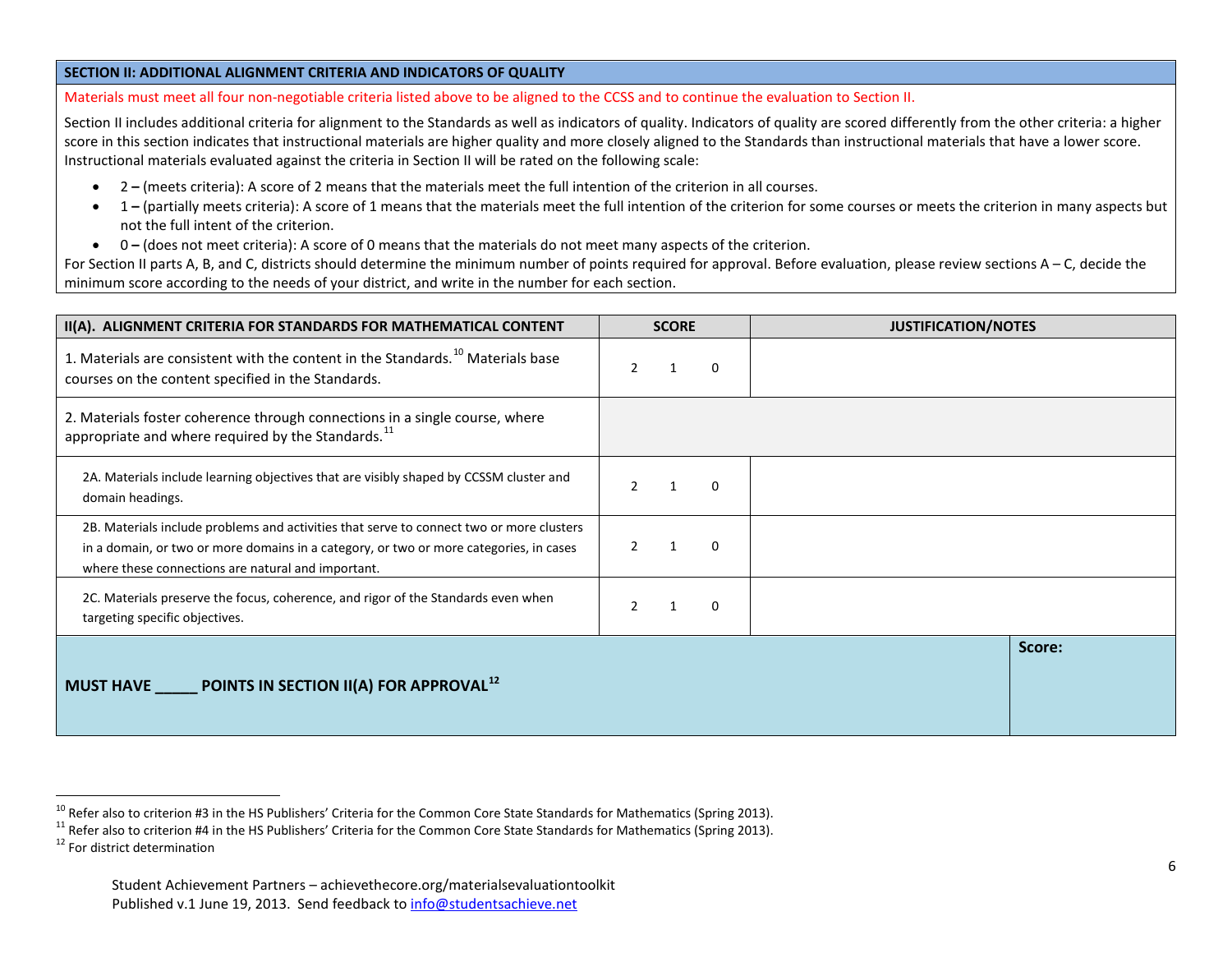<span id="page-6-3"></span><span id="page-6-2"></span><span id="page-6-1"></span><span id="page-6-0"></span>

| SECTION II: ADDITIONAL ALIGNMENT CRITERIA AND INDICATORS OF QUALITY (Continued)                                                                                                                     |                                           |                            |  |  |  |  |
|-----------------------------------------------------------------------------------------------------------------------------------------------------------------------------------------------------|-------------------------------------------|----------------------------|--|--|--|--|
| II(B). ALIGNMENT CRITERIA FOR STANDARDS FOR MATHEMATICAL PRACTICE                                                                                                                                   | <b>SCORE</b>                              | <b>JUSTIFICATION/NOTES</b> |  |  |  |  |
| 3. Focus and Coherence via Practice Standards: Materials promote focus and<br>coherence by connecting practice standards with content that is emphasized in the<br>Standards. <sup>13</sup>         | $\overline{2}$<br>1<br>0                  |                            |  |  |  |  |
| 4. Careful Attention to Each Practice Standard: Materials attend to the full<br>meaning of each practice standard. <sup>14</sup>                                                                    | $\mathcal{P}$<br>0                        |                            |  |  |  |  |
| 5. Emphasis on Mathematical Reasoning: Materials support the Standards'<br>emphasis on mathematical reasoning. <sup>15</sup>                                                                        |                                           |                            |  |  |  |  |
| 5A. Materials prompt students to construct viable arguments and critique the arguments<br>of other concerning key course-level mathematics that is detailed in the content<br>standards (cf. MP.3). | $\mathcal{P}$<br>$\Omega$<br>$\mathbf{1}$ |                            |  |  |  |  |
| 5B. Materials engage students in problem solving as a form of argument.                                                                                                                             | $\Omega$<br>$\mathcal{P}$<br>1            |                            |  |  |  |  |
| 5C. Materials explicitly attend to the specialized language of mathematics.                                                                                                                         | $\Omega$                                  |                            |  |  |  |  |
| Score:<br>POINTS IN SECTION II(B) FOR APPROVAL <sup>16</sup><br><b>MUST HAVE</b>                                                                                                                    |                                           |                            |  |  |  |  |

<sup>&</sup>lt;sup>13</sup> Refer also to criterion #6 in the HS Publishers' Criteria for the Common Core State Standards for Mathematics (Spring 2013).<br><sup>14</sup> Refer also to criterion #7 in the HS Publishers' Criteria for the Common Core State St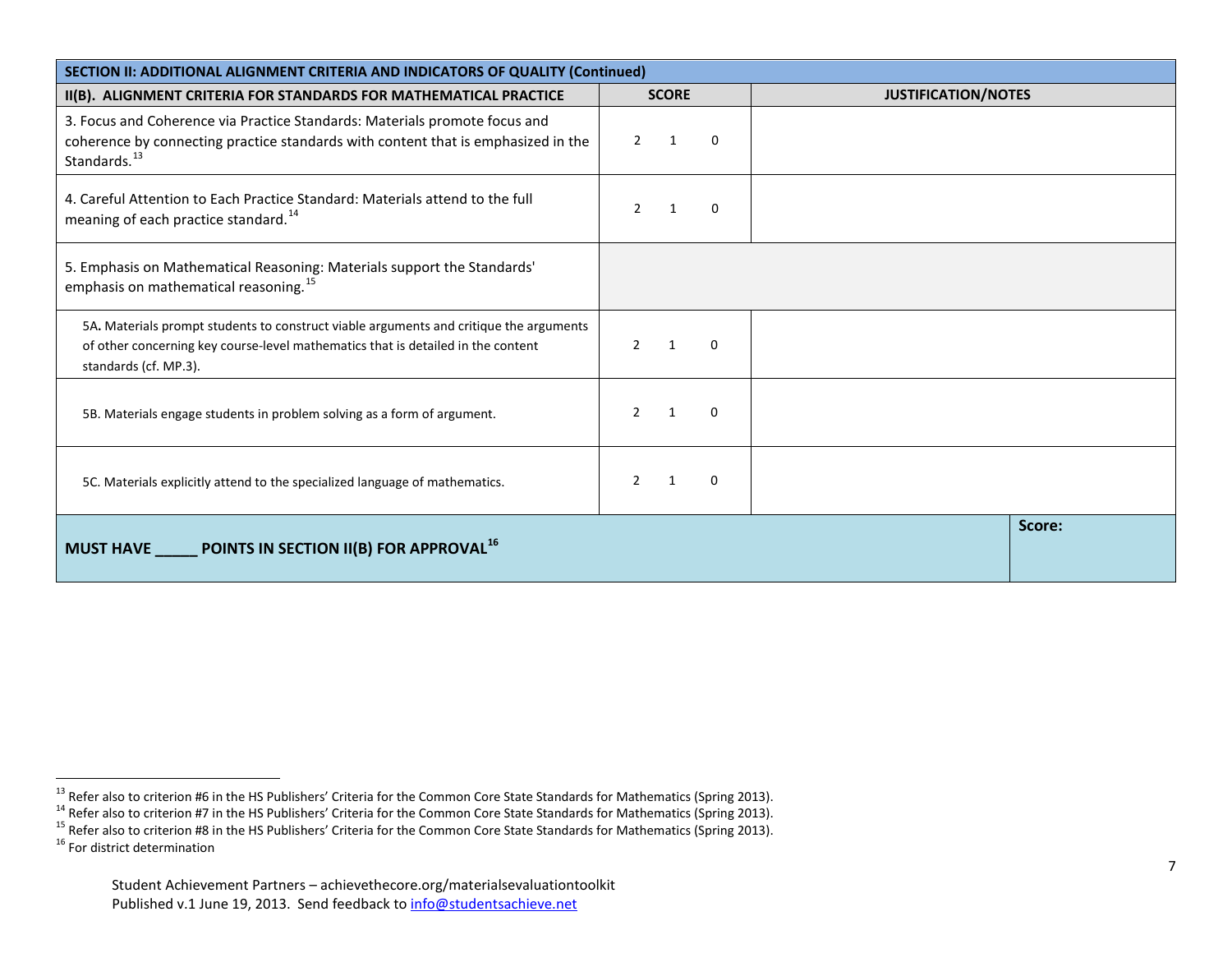<span id="page-7-1"></span><span id="page-7-0"></span>

| SECTION II: ADDITIONAL ALIGNMENT CRITERIA AND INDICATORS OF QUALITY (Continued)                                                                                                                                                                                                                                                                                                                                                                                                                                             |                |              |              |  |                            |  |
|-----------------------------------------------------------------------------------------------------------------------------------------------------------------------------------------------------------------------------------------------------------------------------------------------------------------------------------------------------------------------------------------------------------------------------------------------------------------------------------------------------------------------------|----------------|--------------|--------------|--|----------------------------|--|
| II(C). INDICATORS OF QUALITY <sup>17</sup>                                                                                                                                                                                                                                                                                                                                                                                                                                                                                  |                |              | <b>SCORE</b> |  | <b>JUSTIFICATION/NOTES</b> |  |
| 6. Materials support the uses of technology as called for in the Standards.                                                                                                                                                                                                                                                                                                                                                                                                                                                 |                |              | 0            |  |                            |  |
| 7. The underlying design of the materials distinguishes between problems and exercises. In essence, the<br>difference is that in solving problems, students learn new mathematics, whereas in working exercises,<br>students apply what they have already learned to build mastery. Each problem or exercise has a<br>purpose.                                                                                                                                                                                              | $\overline{2}$ | 1            | 0            |  |                            |  |
| 8. Design of assignments is not haphazard: exercises are given in intentional sequences.                                                                                                                                                                                                                                                                                                                                                                                                                                    | $\overline{2}$ | 1            | 0            |  |                            |  |
| 9. There is variety in the pacing and grain size of content coverage.                                                                                                                                                                                                                                                                                                                                                                                                                                                       | 2              | $\mathbf{1}$ | 0            |  |                            |  |
| 10. There is variety in what students produce. For example, students are assigned to produce answers<br>and solutions, but also, in a course-appropriate way, arguments and explanations, diagrams,<br>mathematical models, etc.                                                                                                                                                                                                                                                                                            | $\overline{2}$ | 1            | 0            |  |                            |  |
| 11. Lessons are thoughtfully structured and support the teacher in leading the class through the learning<br>paths at hand, with active participation by all students in their own learning and in the learning of their<br>classmates.                                                                                                                                                                                                                                                                                     | $\overline{2}$ | 1            | 0            |  |                            |  |
| 12. There are separate teacher materials that support and reward teacher study including, but not<br>limited to: discussion of the mathematics of the units and the mathematical point of each lesson as it<br>relates to the organizing concepts of the unit, discussion on student ways of thinking and anticipating a<br>variety of students responses, guidance on lesson flow, guidance on questions that prompt students<br>thinking, and discussion of desired mathematical behaviors being elicited among students. | $\overline{2}$ | 1            | 0            |  |                            |  |
| 13. Manipulatives are faithful representations of the mathematical objects they represent.                                                                                                                                                                                                                                                                                                                                                                                                                                  | $\overline{2}$ | 1            | 0            |  |                            |  |
| 14. Manipulatives are connected to written methods.                                                                                                                                                                                                                                                                                                                                                                                                                                                                         | 2              | $\mathbf{1}$ | 0            |  |                            |  |
| 15. Materials are carefully reviewed by qualified individuals, whose names are listed, in an effort to<br>ensure freedom from mathematical errors, age-appropriateness, freedom from bias, and freedom from<br>unnecessary language complexity.                                                                                                                                                                                                                                                                             | $\overline{2}$ | 1            | 0            |  |                            |  |
| 16. The visual design isn't distracting or chaotic, but supports students in engaging thoughtfully with the<br>subject.                                                                                                                                                                                                                                                                                                                                                                                                     |                |              | 0            |  |                            |  |
| 17. Support for English Language Learners and other special populations is thoughtful and helps those<br>students meet the same standards as all other students. The language in which problems are posed is<br>carefully considered.                                                                                                                                                                                                                                                                                       | 2              | 1            | 0            |  |                            |  |
| POINTS IN SECTION II(C) FOR APPROVAL <sup>18</sup><br><b>MUST HAVE</b>                                                                                                                                                                                                                                                                                                                                                                                                                                                      |                |              |              |  | Score:                     |  |

<sup>&</sup>lt;sup>17</sup>For background information on the indicators of quality in this section, refer to pp.16-18 in the High School Publishers' Criteria for Mathematics.<br><sup>18</sup> For district determination